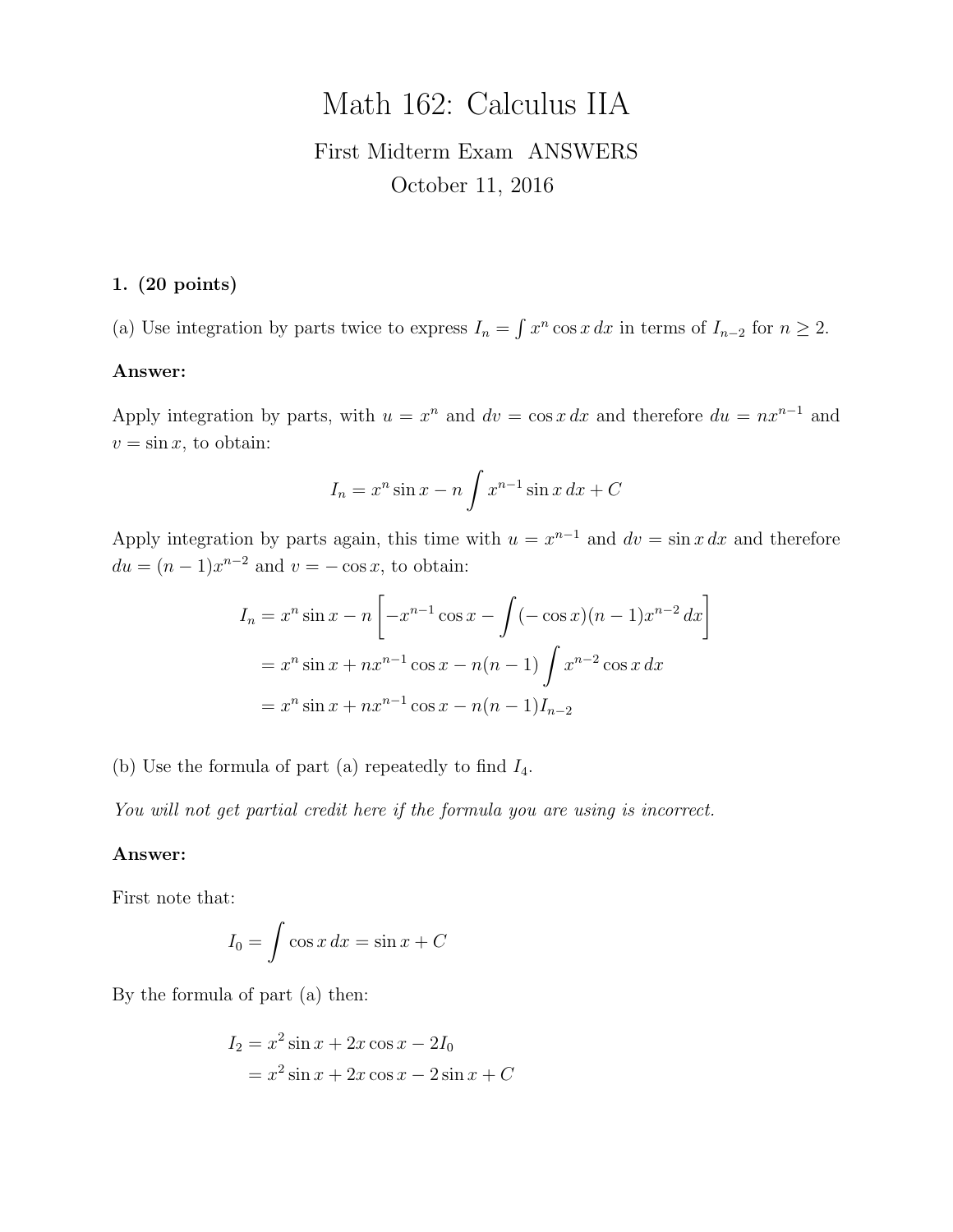By the formula of part (a) then:

$$
I_4 = x^4 \sin x + 4x^3 \cos x - 12I_2
$$
  
=  $x^4 \sin x + 4x^3 \cos x - 12x^2 \sin x - 24x \cos x + 24 \sin x + C.$ 

# 2. (20 points)

A heavy rope, 20 ft long, weighs 0.5 lbs/ft and hangs over the edge of a building 100 ft high. How much work is done in pulling half the rope to the top of the building?

## Answer:

# Solution:

The bottom half of the rope is pull up 10 feet, and finding the work requires no caluclus:

work for bottom half =  $(10 \text{ ft of rope})$  \*  $(0.5 \text{ lbs per foot})$  \*  $(\text{lifting } 10 \text{ feet}) = 50 \text{ ft-lbs.}$ 

The top half of the rope requires work =  $\int_0^{10}(0.5)x dx = 25$  ft-lbs. Thus, total work is 75 ft-lbs.

3. (20 points) Consider the region bounded by the x-axis and the curve  $y = \sin x$  for  $0 \leq x \leq \pi$ .

(a) Find the volume of the solid obtained by rotating it about the  $x$ -axis.

# Answer:

(b) Find the volume of the solid obtained by rotating the same region about the  $y$ -axis.

Answer:

Solution: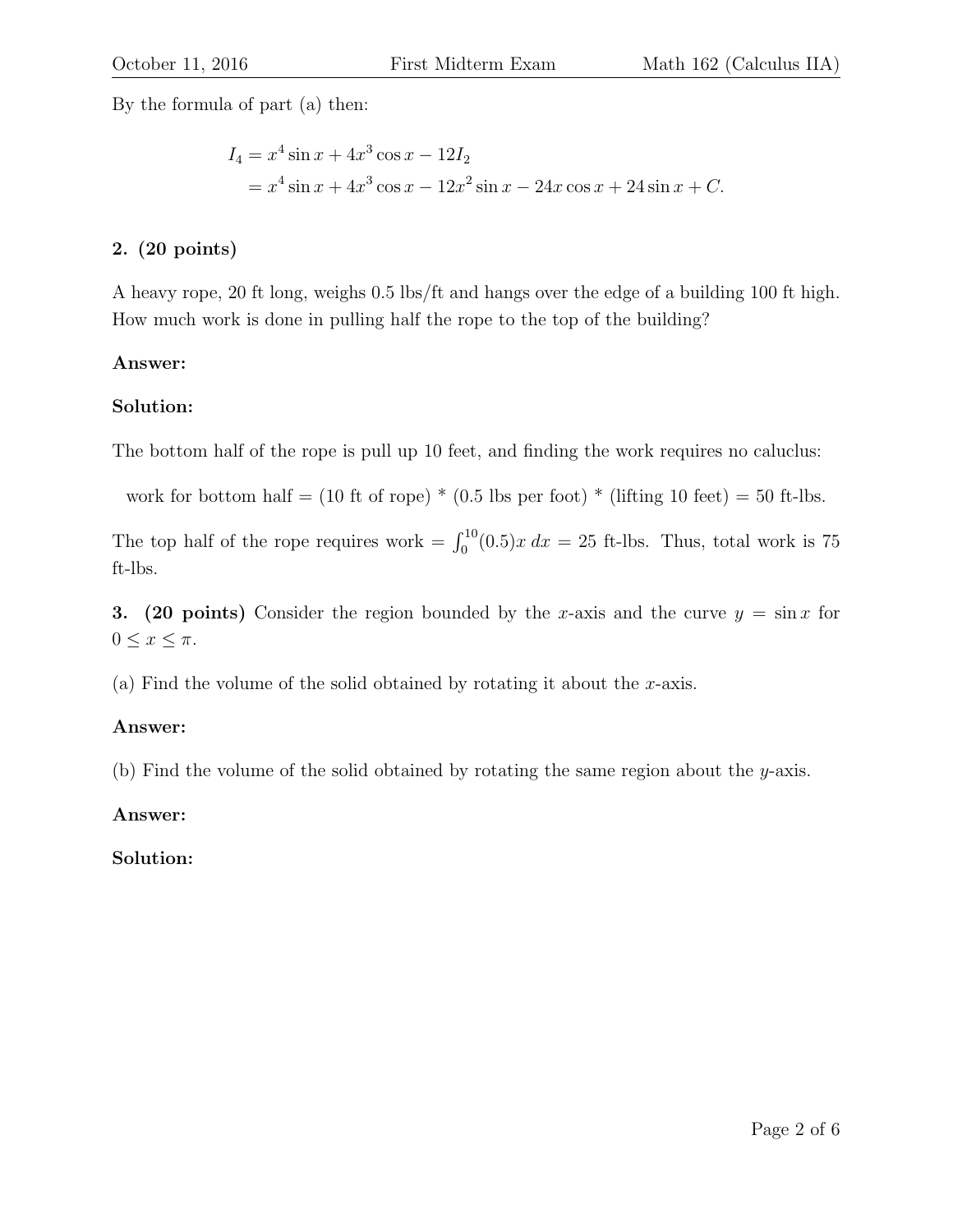a) Integrating with respect to  $x$  makes this a washer method problem with

$$
V = \int_0^{\pi} \pi \sin^2 x \, dx
$$
  
=  $\pi \int_0^{\pi} \left( \frac{1 - \cos 2x}{2} \right) dx$  by the half angle formula  
=  $\pi \left( \int_0^{\pi} \frac{dx}{2} - \int_0^{2\pi} \frac{\cos u}{4} \, du \right)$  where  $u = 2x$   
=  $\left( \frac{\pi x}{2} \right) \Big|_0^{\pi} - \left( \frac{\sin u}{4} \right) \Big|_0^{2\pi}$   
=  $\frac{\pi^2}{2}$ .

b) Integrating with respect to  $x$  makes this a shell method problem with

$$
V = \int_0^{\pi} 2\pi x \sin x \, dx = 2\pi \int_0^{\pi} x \sin x \, dx
$$

For this we need integration by parts with

$$
\begin{array}{rcl}\nu &=& x \\
du &=& dx\n\end{array}\n\qquad\n\begin{array}{rcl}\ndv &=& \sin x \, dx \\
v &=& -\cos x\n\end{array}
$$

Then we have

$$
V = 2\pi \int_{x=0}^{x=\pi} u \, dv
$$
  
=  $2\pi \left( uv \Big|_{x=0}^{x=\pi} - \int_{x=0}^{x=\pi} v \, du \right)$   
=  $2\pi \left( -x \cos x \Big|_0^{\pi} + \int_0^{\pi} \cos x \, dx \right)$   
=  $2\pi \left( -x \cos x + \sin x \right) \Big|_0^{\pi}$   
=  $2\pi (\pi - 0) = 2\pi^2$ .

# 4. (20 points)

Compute the definite integral

$$
\int_{\sqrt{2}}^{\sqrt{6}} \frac{dx}{(2x^2 - 3)^{3/2}}.
$$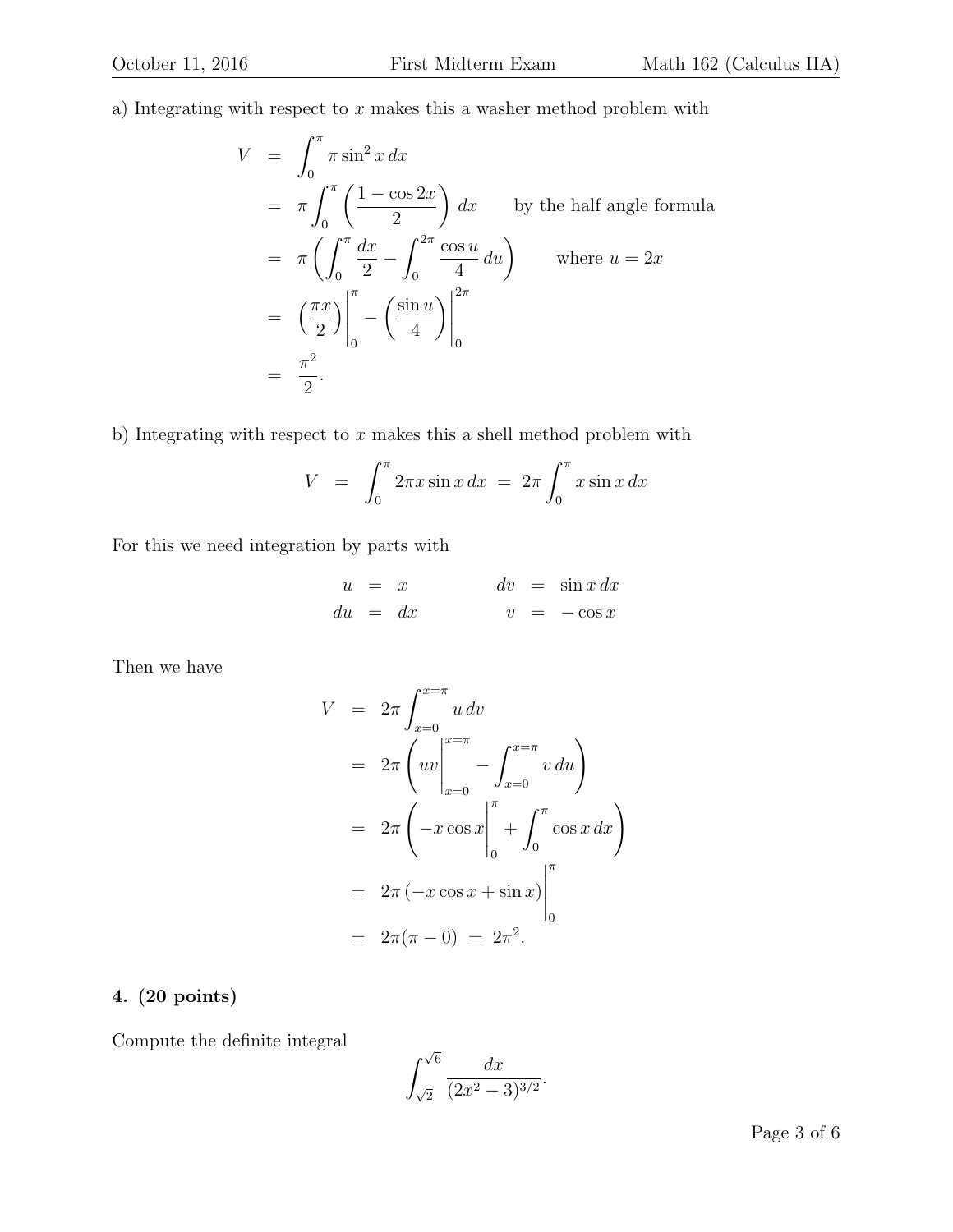#### Answer:

#### Solution:

Let  $u =$ √ 2x. Then  $du =$ √  $2 dx$ . Also when  $x =$ √ 2,  $u = 2$ , and when  $x =$  $\sqrt{6}$ ,  $u = 2\sqrt{3}$ . Thus the definite integral becomes

$$
\frac{\sqrt{2}}{2} \int_2^{2\sqrt{3}} \frac{du}{(u^2-3)^{3/2}}.
$$

Now let  $u =$ √  $3 \sec \theta$ . Then  $du =$  $\sqrt{3} \sec \theta \tan \theta \, d\theta$  and  $\sqrt{u^2 - 3} = \sqrt{3} \tan \theta$ . Also when  $u=2, \sec \theta = 2/$  $\sqrt{3}$  so that  $\theta = \pi/6$ , and when  $u = 2\sqrt{3}$ , sec  $\theta = 2$  so that  $\theta = \pi/3$ . Then the definite integral becomes

$$
\frac{\sqrt{2}}{2} \int_{\pi/6}^{\pi/3} \frac{\sqrt{3} \sec \theta \tan \theta \, d\theta}{3\sqrt{3} \tan^3 \theta} = \frac{\sqrt{2}}{6} \int_{\pi/6}^{\pi/3} \frac{\sec \theta \, d\theta}{\tan^2 \theta} \n= \frac{\sqrt{2}}{6} \int_{\pi/6}^{\pi/3} \frac{\cos \theta \, d\theta}{\sin^2 \theta} \n= -\frac{\sqrt{2}}{6} \frac{1}{\sin \theta} \Big|_{\pi/6}^{\pi/3} \n= \frac{\sqrt{2}}{3} \left(1 - \frac{1}{\sqrt{3}}\right) \quad \text{or} \quad \frac{\sqrt{2}}{3} - \frac{\sqrt{6}}{9}.
$$

#### 5. (20 points)

Evaluate the following integral:

$$
\int \frac{3x}{(x+1)(x^3+1)} dx.
$$

#### Answer:

Solution: By partial fractions we have

$$
\frac{3x}{(x+1)(x^3+1)} = \frac{3x}{(x+1)^2(x^2-x+1)}
$$
\n
$$
= \frac{A}{x+1} + \frac{B}{(x+1)^2} + \frac{Cx+D}{x^2-x+1}
$$
\n
$$
= \frac{A(x+1)(x^2-x+1) + B(x^2-x+1) + (Cx+D)(x+1)^2}{(x+1)^2(x^2-x+1)}
$$
\n
$$
= \frac{(A+C)x^3 + (B+2C+D)x^2 + (-B+C+2D)x + (A+B+D)}{(x+1)^2(x^2-x+1)}
$$
\n(1)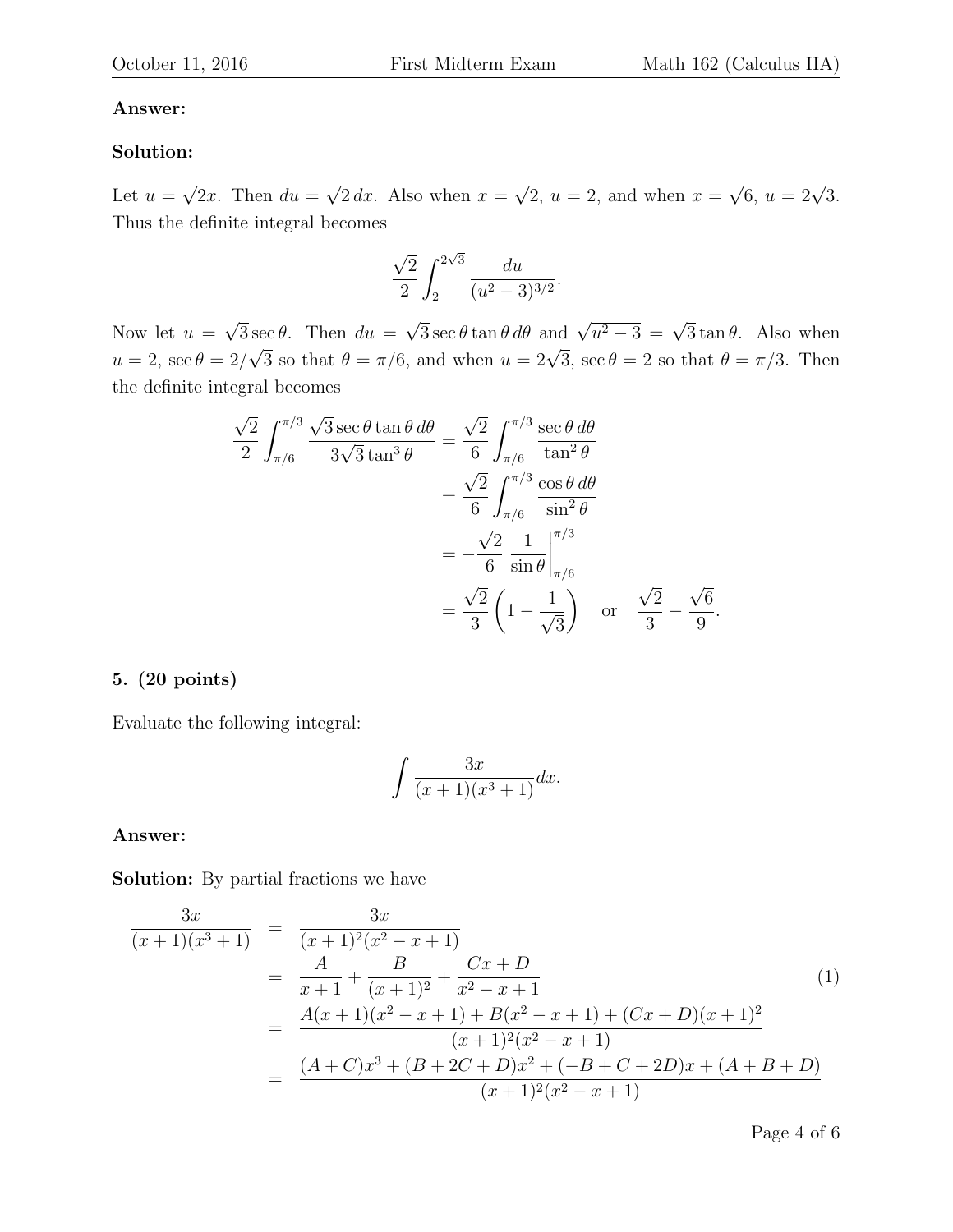By comparing numerators we must have  $A + C = 0$ ,  $B + 2C + D = 0$ ,  $-B + C + 2D = 3$ and  $A + B + D = 0$ . From this we get  $A = C = 0$ ,  $B = -1$  and  $D = 1$ .

Alternatively, we can use Heaviside's method to find the constants. Multiply both sides of (1) by  $(x+1)^2$  and get

$$
\frac{3x}{x^2 - x + 1} = A(x + 1) + B + (x + 1)^2 \frac{Cx + D}{x^2 - x + 1}
$$

Setting  $x = -1$  gives

$$
B = \frac{-3}{3} = -1.
$$

Subtarcting the  $B$  term from both sides of  $(1)$  gives

$$
\frac{A}{x+1} + \frac{Cx+D}{x^2 - x + 1} = \frac{3x}{(x+1)(x^3+1)} + \frac{1}{(x+1)^2}
$$

$$
= \frac{3x + x^2 - x + 1}{(x+1)^2(x^2 - x + 1)}
$$

$$
= \frac{x^2 + 2x + 1}{(x+1)^2(x^2 - x + 1)}
$$

$$
= \frac{1}{x^2 - x + 1}.
$$

From this we see that  $A = 0$ ,  $C = 0$  and  $D = 1$  as before.

Thus one gets

$$
\int \frac{3x}{(x+1)(x^3+1)} dx = -\int \frac{dx}{(x+1)^2} + \int \frac{dx}{x^2 - x + 1}.
$$

The first integral is done by substitution  $u = x + 1$ . For the second integral, we observe that

$$
\frac{1}{x^2 - x + 1} = \frac{1}{(x - \frac{1}{2})^2 + \frac{3}{4}}.
$$

Therefore we use substitution  $u = 2/$ √  $3(x-1/2)$  and  $du = 2/$ √  $3dx$ , then the second integral is

$$
\int \frac{dx}{x^2 - x + 1} = \frac{2}{\sqrt{3}} \int \frac{du}{u^2 + 1} = \frac{2}{\sqrt{3}} \tan^{-1} u = \frac{2}{\sqrt{3}} \tan^{-1} \left( \frac{2}{\sqrt{3}} (x - \frac{1}{2}) \right).
$$

Thus we have

$$
\int \frac{3x}{(x+1)(x^3+1)} dx = \frac{1}{x+1} + \frac{2}{\sqrt{3}} \tan^{-1}(\frac{2}{\sqrt{3}}(x-\frac{1}{2})) + K.
$$

Page 5 of 6